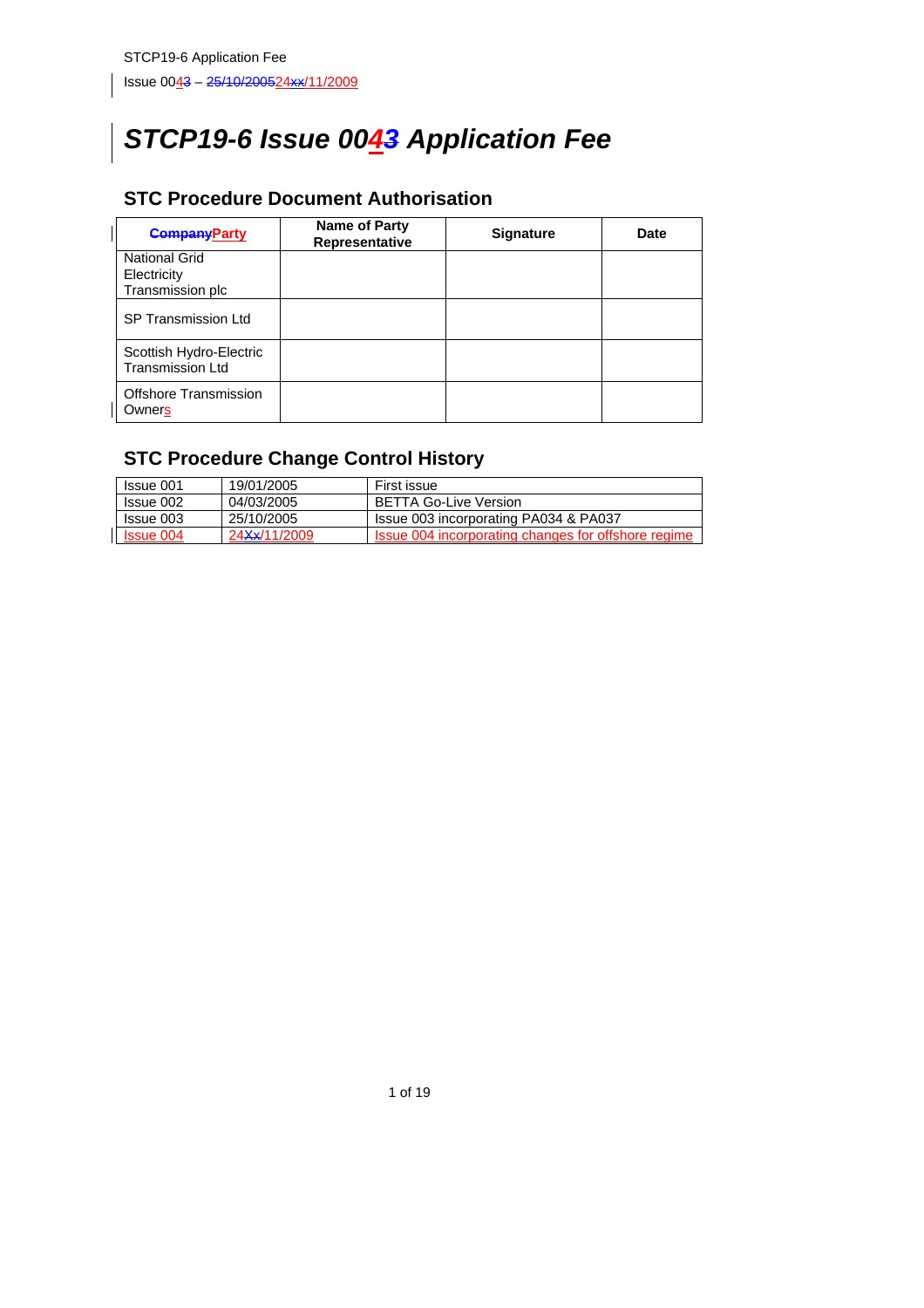Issue 0043 – 25/10/200524xx/11/2009

### **1 Introduction**

### *1.1 Scope*

- 1.1.1 This procedure determines how Application Fee data is provided to NGET to establish the level and treatment of fees associated with Applicants applying for a new or modified Connection to the National Electricity GB Transmission System or certain Agreements for Use of System.
- 1.1.2 It contains a detailed procedure which includes:
	- responsibilities;
	- clear actions and timings;
	- a "swim-lane" flow diagram which indicates relations, linkages and data exchanges.
- 1.1.3 This procedure applies to NGET and each TO.
- 1.1.4 For the purpose of this document, the TO(s) are:
	- SPT<sub>iand;</sub>
	- SHETL: and
	- All Offshore Transmission Licence holders as appointed by Ofgem from time to time.

**Formatted:** Bullets and Numbering

**Formatted:** Justified

### *1.2 Objectives*

- 1.2.1 The purpose of this procedure is to detail how the Application Fee process will be  $+$ addressed across the NGET~TO interface. **Formatted:** Justified
- 1.2.2 This process specifies the following:
	- the responsibilities of NGET and the TO(s) in relation to Application Fee activities between the TO(s)and NGET;
	- the requirements for exchange of information related to Application Fee requirements; and
	- the lines of communication to be used:

### *1.3 Background*

- 1.3.1 NGET shall be responsible, inter alia for the contractual interface with the Applicants, and the calculation, development and invoicing of Connection and TNUoS charges. NGET shall also be responsible for establishing and maintaining a Statement of Use of System Charges.
- 1.3.2 The Statement of Use of System Charges includes schedules of fees payable by Applicants submitting applications in accordance with the CUSC and the GB Charging Methodologies.
- 1.3.3 NGET will require information from each TO to enable NGET to establish and maintain the Application Fees published in the Statement of Use of System Charges, and to determine the payments between NGET and each TO associated with the application process.
- 1.3.4 Fees are payable in respect of applications for new connection agreements, certain Use of System agreements and for modifications to existing agreements based on reasonable costs incurred by NGET as set out in the GB-Charging Methodology Statementsies (which includes charges passed through from the TO(s)).
- 1.3.5 Applicants can opt to pay an Application Fee based on either variable price or on a fixed price basis in respect of new connection agreements, certain Use of System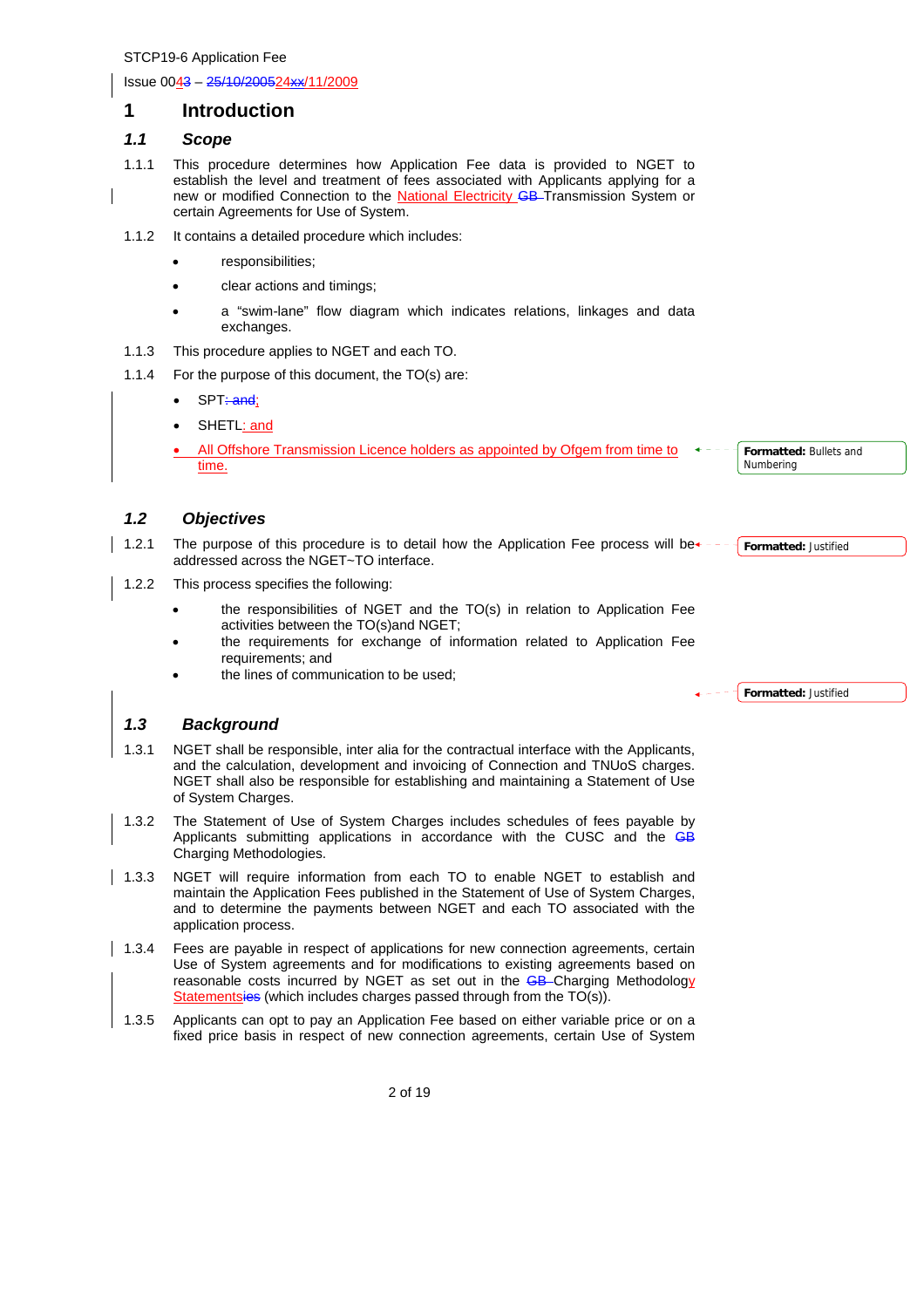agreements and modifications to existing agreements as detailed in the GB-Charging Methodologies.

- 1.3.6 The Statement of Use of System Charges contains the fixed prices for Application Fees which are dependent upon size, type and location of the applicant's scheme.
- 1.3.7 Applicants opting for a variable price Application Fee pay an advance of reasonable costs, based on the fixed prices shown in the Statement of Use of System Charges. These charges will be reconciled once the actual costs have been calculated using the charge out rates contained in the Statement of Use of System Charges.
- 1.3.8 The Application Fees published in the Statement of Use of System Charges will be based on the daily charge out-rates stated in the Statement of Use of System Charges.
- 1.3.9 In the case of variable price Application Fees the Application Fee will be payable by the Applicant to NGET. NGET shall be responsible for collecting all processing costs in order to reconcile the final fee and for outturning to the Applicant.
- 1.3.10 NGET shall notify the TO once the Application Fee has been cleared in accordance with STCP 18-1, Connection and Modification Application Procedure. The TO(s) will then invoice NGET for their component of the fixed price or variable Application Fee. The TO(s) are responsible for the refunding of their component of the Application Fee to NGET where appropriate. Reference to Invoicing and Payment STCP13-1 should be made with respect to settlement of invoices.

### **2 Key Definitions**

### *2.1 For the purposes of STCP19-6:*

- 2.1.1 Advanced Fee means the indicative fee based on the fixed prices in Appendices C2 & C3.
- 2.1.2 Application Fee means the fee payable by each Applicant applying for a new or modified Connection to the GB-National Electricity Transmission System or certain Agreements for Use of System.
- 2.1.3 Final Fee means the actual fee.
- 2.1.4 NGET Lead person means the named contact(s) within NGET for revenue issues as advised to the TOs from time to time.
- 2.1.5 Processing Charges means the charges levied by the TO to NGET for processing applications.
- 2.1.6 Processing Costs means the internal costs incurred by NGET as a result of the application process.
- 2.1.7 TO Charging Statement means the statement for which the TO Transmission Services charges are based.
- 2.1.8 TO Lead Persons means the named contact within the TOs for revenue issues as advised to NGET from time to time.

**Formatted:** Justified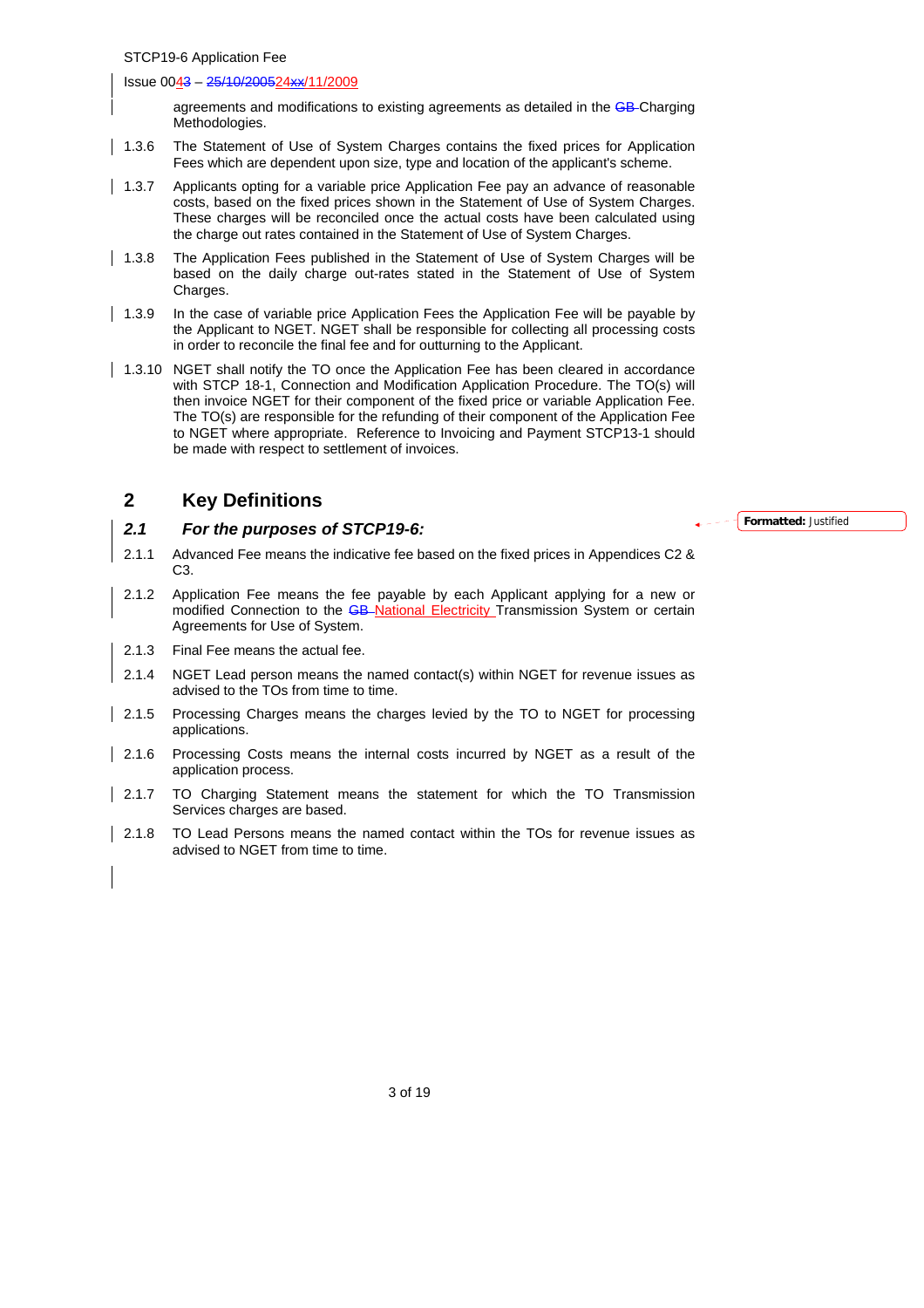### **3 Procedure**

#### *3.1 "Application Fee" setting*

- 3.1.1 By 1 September each year the NGET Lead person shall email/send letter to the TO Lead persons requesting proposed daily charge-out rates by grades and fixed price Application Fees, in accordance with the breakdown to be published in the GB Statement of Use of System Charges, for work to be carried out by the TO(s) for the following Financial Year.
- 3.1.2 By 30 September each year, the TO(s) shall forward their proposed daily charge-out rates by grades in accordance with the TO Charging Statements for the following Financial Year to NGET using the Application Fee proforma contained in Appendix B1. The TO shall provide an explanation for any significant variation from the data submitted for the previous Financial Year.
- 3.1.3 NGET shall calculate average daily charge-out rates for inclusion in the Statement of Use of System Charges based on the daily charge-out rates provided by the TO(s) and submit them to the TO(s) by 15 October.
- 3.1.4 The TO(s) shall calculate their components of the fixed price Application Fee in accordance with their TO Charging Statement and submit to NGET by 30 October each year using the application proformas contained in Appendix B2 and B3.
- 3.1.5 NGET shall calculate the Application Fees to be published in the Statement of Use of System Charges.
- 3.1.6 NGET shall submit the charges and rates to Ofgem prior to publication in the Statement of Use of System Charges for the following Financial Year and update TO(s) via email/letter.
- 3.1.7 All parties shall provide all necessary assistance to respond to any reasonable query from Users or Ofgem regarding the Application Fees and daily charge out rates.
- 3.1.8 The Application Fees and daily charge out rates will be applicable for the following Financial Year and published in the Statement of Use of System Charges.

### *3.2 Application sent to NGET*

- 3.2.1 The Applicant can contact NGET prior to submitting an application in order to find out the appropriate Application Fee.
- 3.2.2 NGET may need to contact the TO(s) by email/letter in order to ascertain the correct Application Fee before responding to the Applicant e.g. to take into account a previous feasibility study see 3.3.
- 3.2.3 TO(s) shall confirm by email/letter that the Application Fee is correct or provide their $\epsilon$  -revised components where appropriate. NGET shall confirm the Application Fee to the Applicant.
- 3.2.4 For the avoidance of doubt, TOs shall not levy an Application Fee for any NGET Modification Application submitted as a result of modifications initiated under STCP16-1 Investment Planning.

**Formatted:** Justified

**Formatted:** Justified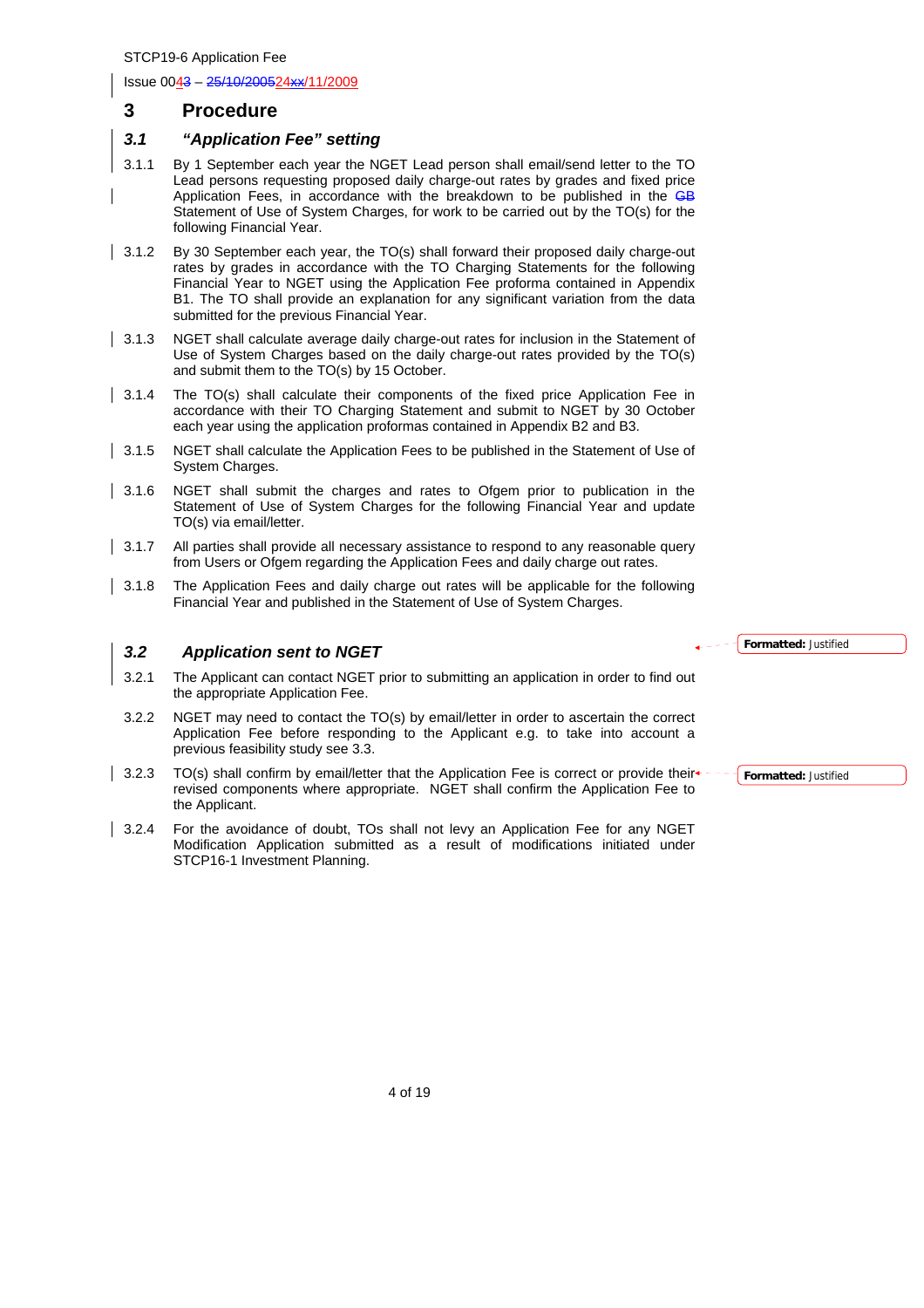#### *3.3 Application with previous feasibility study sent to NGET*

- 3.3.1 If an Applicant wishes to assess connection options before making an application, the TO(s) and/or NGET (as appropriate) will carry out a feasibility study at the Applicant's request (STCP17-1 on Feasibility Studies refers). Work carried out on a feasibility study may lead to a reduction in any subsequent fixed price Application Fee to reflect the amount of work under the feasibility study that could be adopted under the application.
- 3.3.2 It is likely that the Applicant will advise that a feasibility study has been carried out and request an appropriate reduction on a fixed price Application Fee in accordance with the Statement of Use of System Charges. Should an Application Fee reduction be agreed between NGET and the TO(s), then NGET shall confirm the Application Fee in writing to the Applicant.

### *3.4 Invoicing*

- 3.4.1 When the Application Fee has cleared, NGET shall notify the TO(s) in accordance with STCP18-1, Connection and Modification Application.
- 3.4.2 Following notification under 3.4.1, the TO(s) shall invoice NGET with their relevant TO component of the advanced indicative or fixed Application Fee and receive payment in accordance with the STCP13-1 Invoicing and Payment Procedure (Ad-Hoc activities).

### *3.5 Reconciliation of indicative Application Fees*

- 3.5.1 Within 30 days of the signing or withdrawal of the TO offer the TO Lead person shall send the NGET Lead person their Processing Charges up to the point of the offer being signed or cancelled, detailing grades and man-days where the Application Fee is indicative, broken down by Financial Years.
- 3.5.2 Where any non-zero balance exists between the Advanced Fee and the Final Fee, fee, the TO(s) shall invoice/credit NGET for this balance.
- 3.5.3 In the case of indicative Application Fees, NGET shall consolidate all the Processing Charges from the TO(s), together with any Processing Costs NGET has incurred and perform a reconciliation using the published charge-out rates in The Statement of Use of System Charges for the relevant years.
- 13.5.4 NGET shall send a balancing invoice/credit note to the Applicant if the Application<br>Fee has not been fixed. This reconciliation will take account of any agreed This reconciliation will take account of any agreed Application Fee reduction.
- 3.5.5 NGET shall settle the balance with the TO(s) in accordance with STCP13-1 Invoicing and Payment Process (Ad-Hoc activities).

### *3.6 Refund of Application Fee upon Commissioning*

- 3.6.1 [Where a refund is due to the Applicant, in accordance with the TO Charging Statements NGET shall raise an invoice to the TO(s) for the TO(s) component of the indicative or fixed Application Fee.
- 3.6.2 Following receipt of an invoice in 3.6.1, the TO(s) shall settle the balance with NGET in accordance with STCP13-1 Invoicing and Payment Process (Ad-Hoc activities).
- 3.6.3 NGET shall refund the Applicant's Application Fee in accordance with the GB+ Charging Methodologies. see "Outstanding issues to be resolved post company stateoff*"* number **Error! Reference source not found.**]

**Formatted:** Justified

**Formatted:** Justified

**Formatted:** Justified

**Formatted:** Justified

**Formatted:** Justified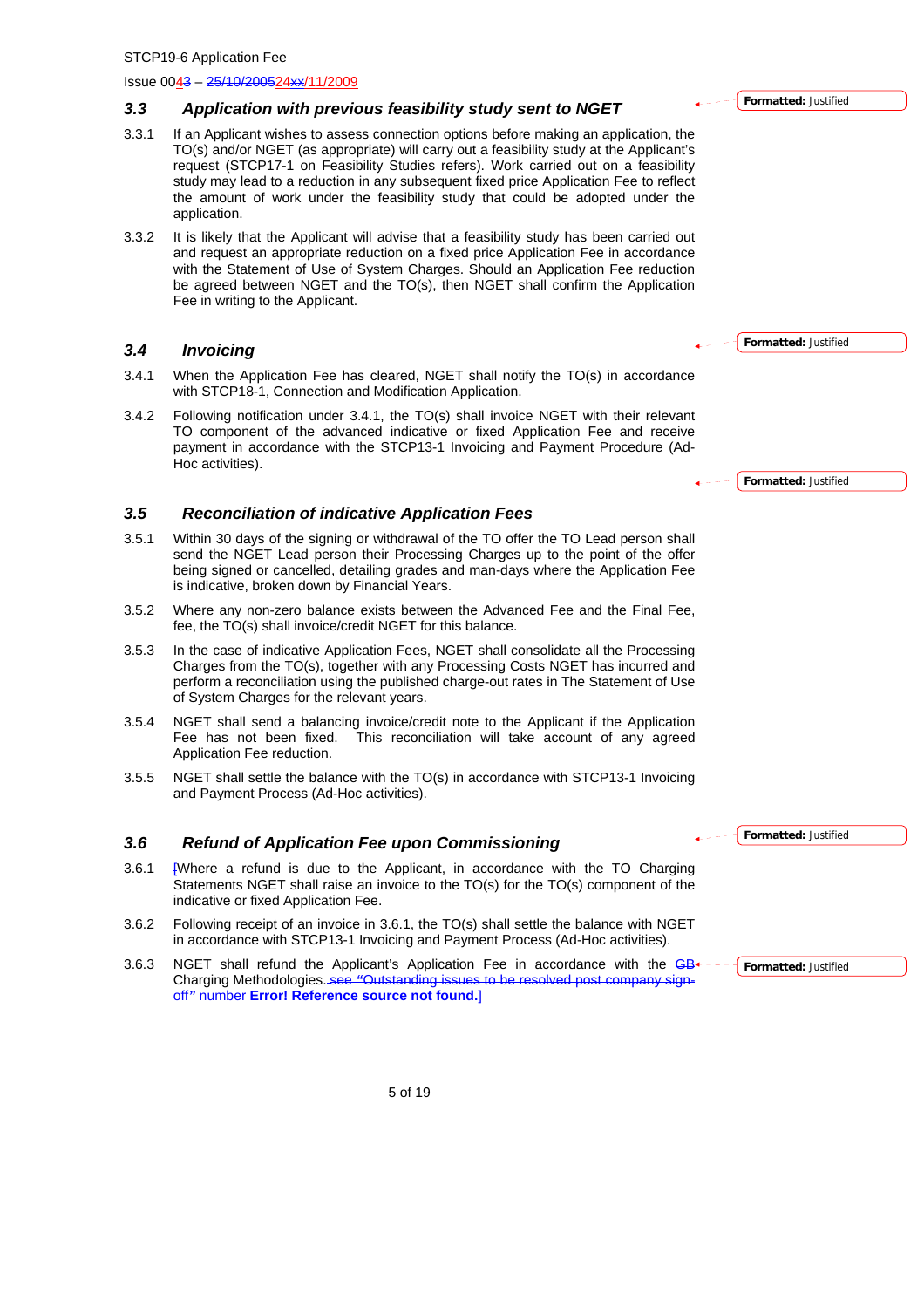#### *3.7 Application Fee Reporting*

- 3.7.1 By 1 September and by 1 March of each year NGET shall produce a report and submit it to each TO. This report should include the following Application Fee information in respect of each application with the TO:
	- name of Applicant;
	- NGET unique Scheme Number;
	- project location;
	- size:
	- signed offer date/cancellation date;
	- Application Fee type (fixed or variable);
	- fee received;
	- reconciled fee;
	- feasibility study fee reduction;
	- Completion Date;
	- Commissioning Date
	- forecast repayment date and
	- actual repayment date.
	- All values to be exclusive of VAT
- 3.7.2 Within 10 business days following submission of the report in 3.7.1 the TO(s) shall inform NGET by email/letter of any discrepancies.
- 3.7.3 NGET shall work with the TO(s) to resolve any discrepancies.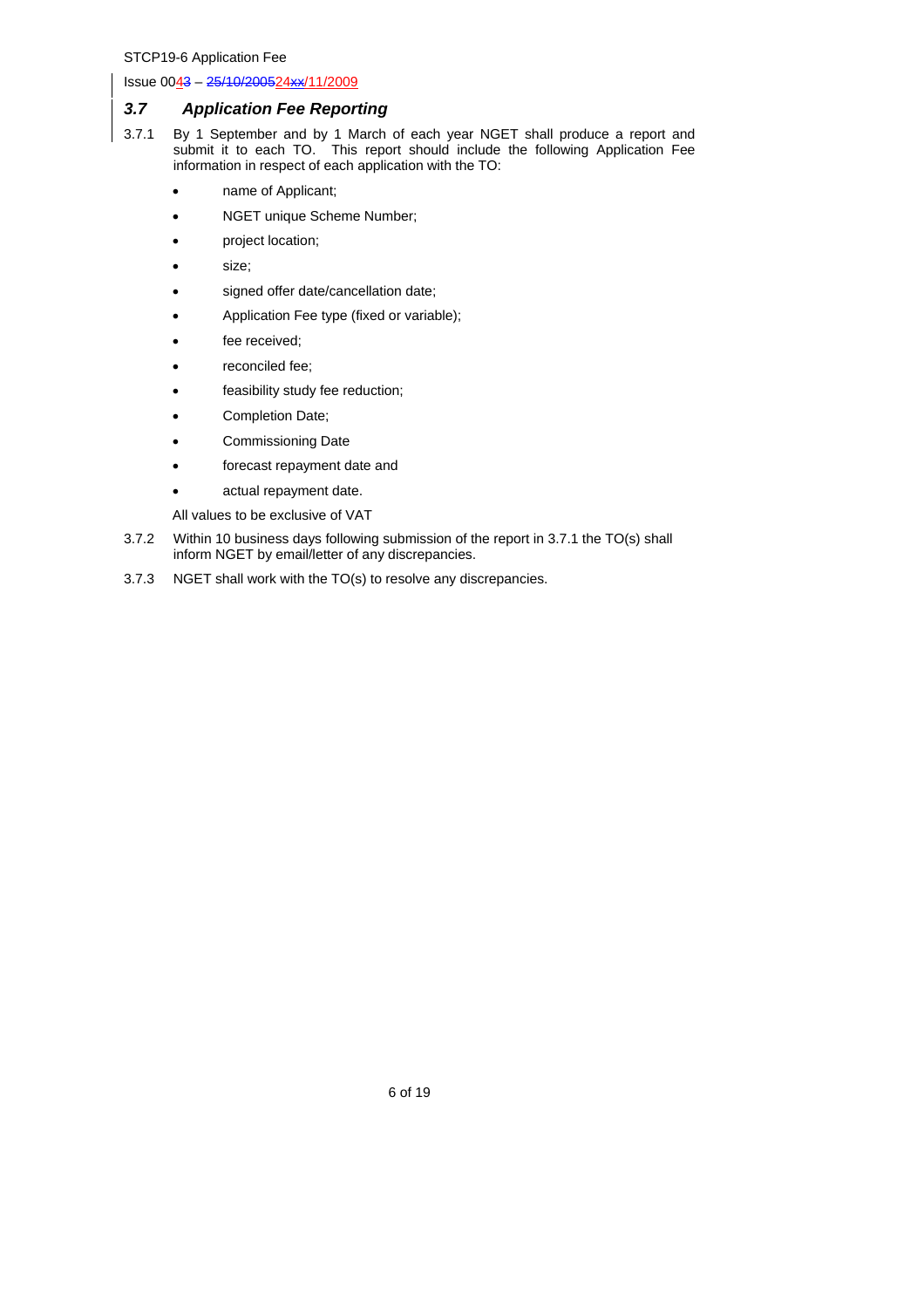### *Appendix A: Flow Diagram*

Note that the Process Diagrams shown in this Appendix A are for information only. In the event of any contradiction between the process represented in this Appendix and the process described elsewhere in this STCP, then the text elsewhere in this STCP shall prevail.

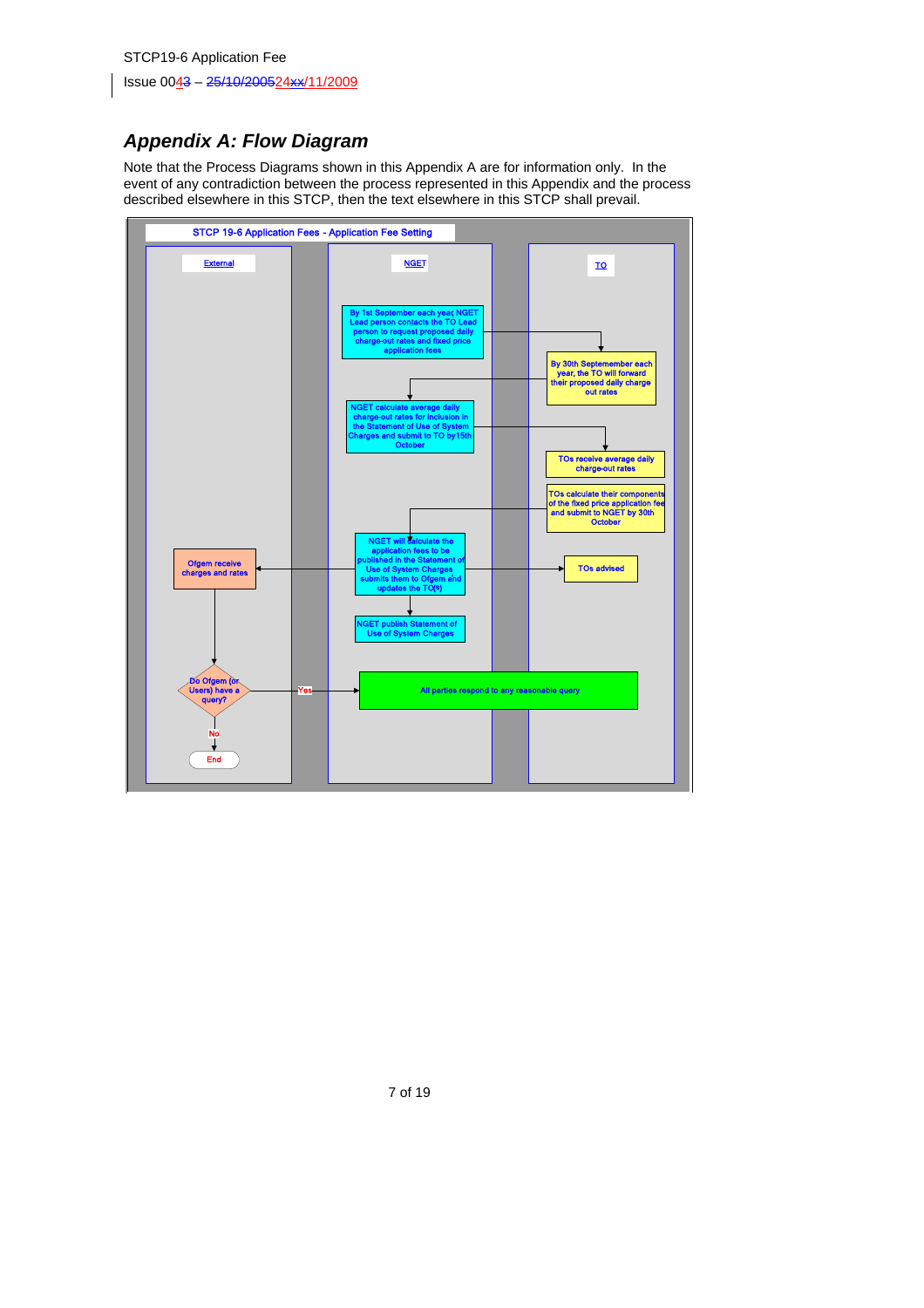### Issue 0043 – 25/10/200524xx/11/2009



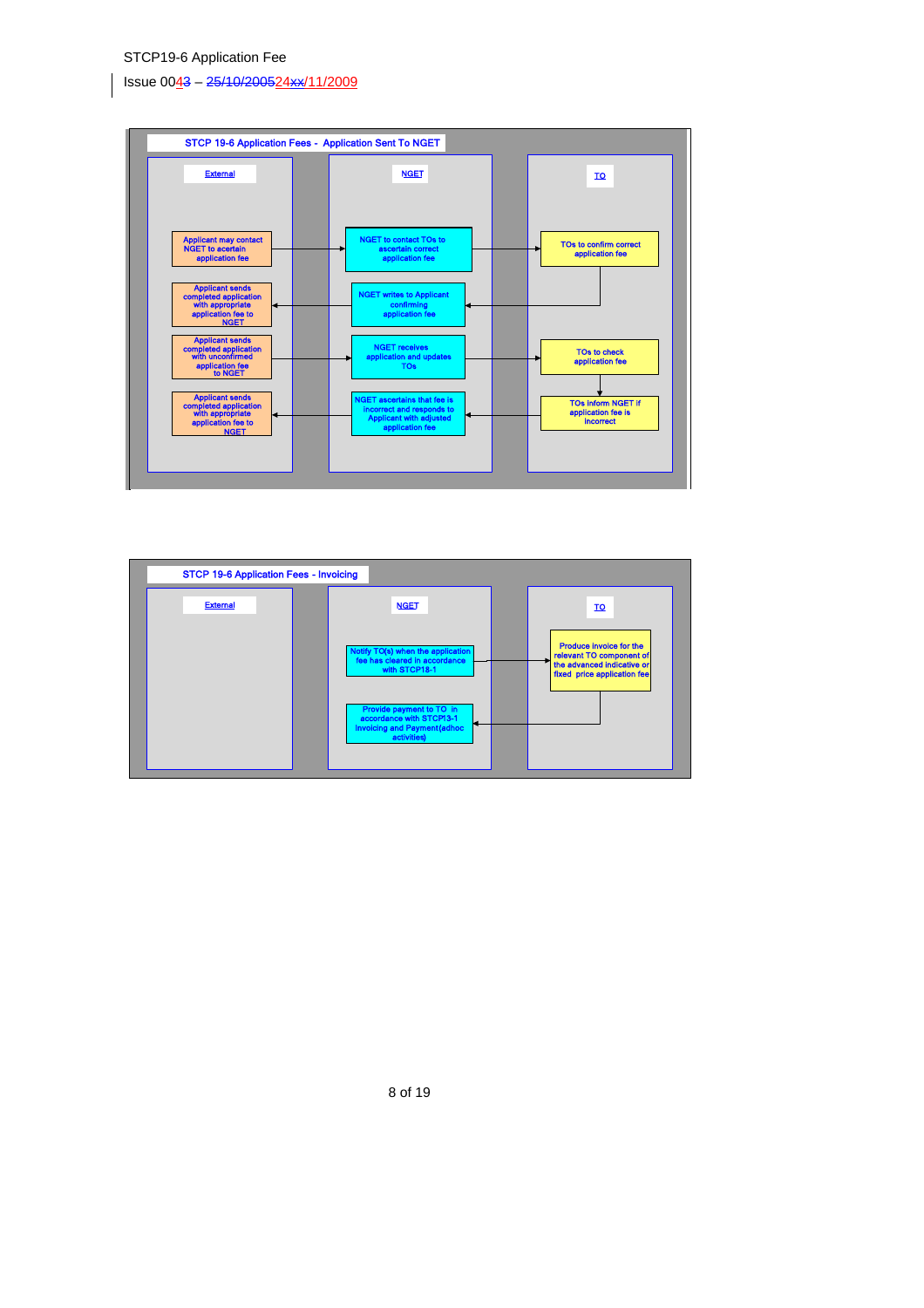Issue 0043 – 25/10/200524xx/11/2009



9 of 19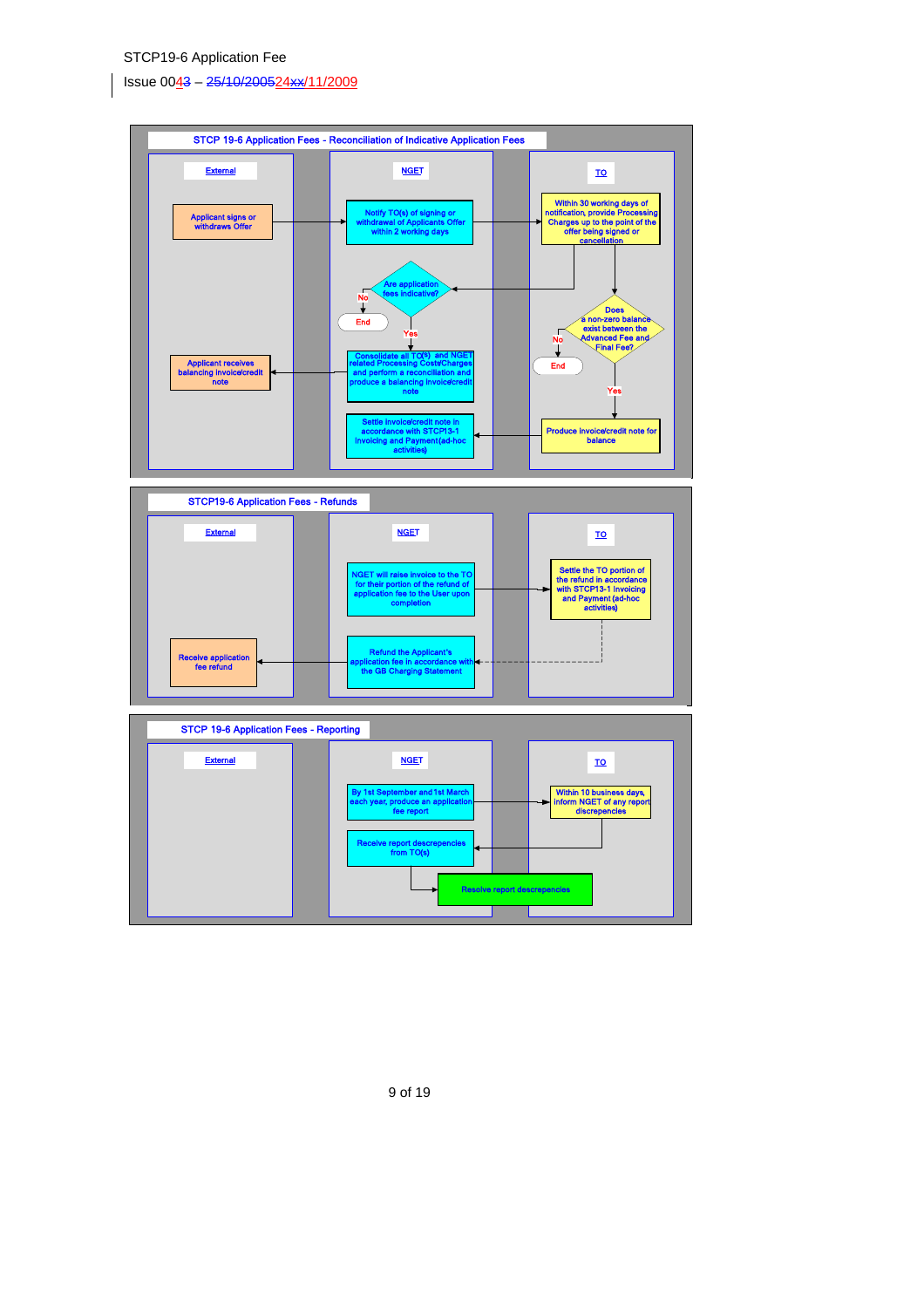### *Appendix B:*

### *B1: Charge-out Rates for Variable Price Applications*

|                                           |             |            | £/day               | <b>Formatted Table</b>                   |  |
|-------------------------------------------|-------------|------------|---------------------|------------------------------------------|--|
|                                           | <b>NGET</b> | <b>SPT</b> | <b>SHETLSP</b><br>Ŧ | Formatted: Font: Not Italic<br>OFTUSHETE |  |
| <b>Section Manager</b>                    |             |            |                     |                                          |  |
| <b>Internal Solicitor</b>                 |             |            |                     |                                          |  |
| <b>Principal Power System</b><br>Engineer |             |            |                     |                                          |  |
| <b>Senior Power System</b><br>Engineer    |             |            |                     |                                          |  |
| <b>Project Manager</b>                    |             |            |                     |                                          |  |
| <b>Account Manager</b>                    |             |            |                     |                                          |  |
| Senior Wayleave Officer                   |             |            |                     |                                          |  |
| Power System Design<br>Engineer           |             |            |                     |                                          |  |
| Draughtsman                               |             |            |                     |                                          |  |
| <b>Graduate Engineer</b>                  |             |            |                     |                                          |  |
| Craftsman                                 |             |            |                     |                                          |  |
| <b>Administrative Support</b>             |             |            |                     |                                          |  |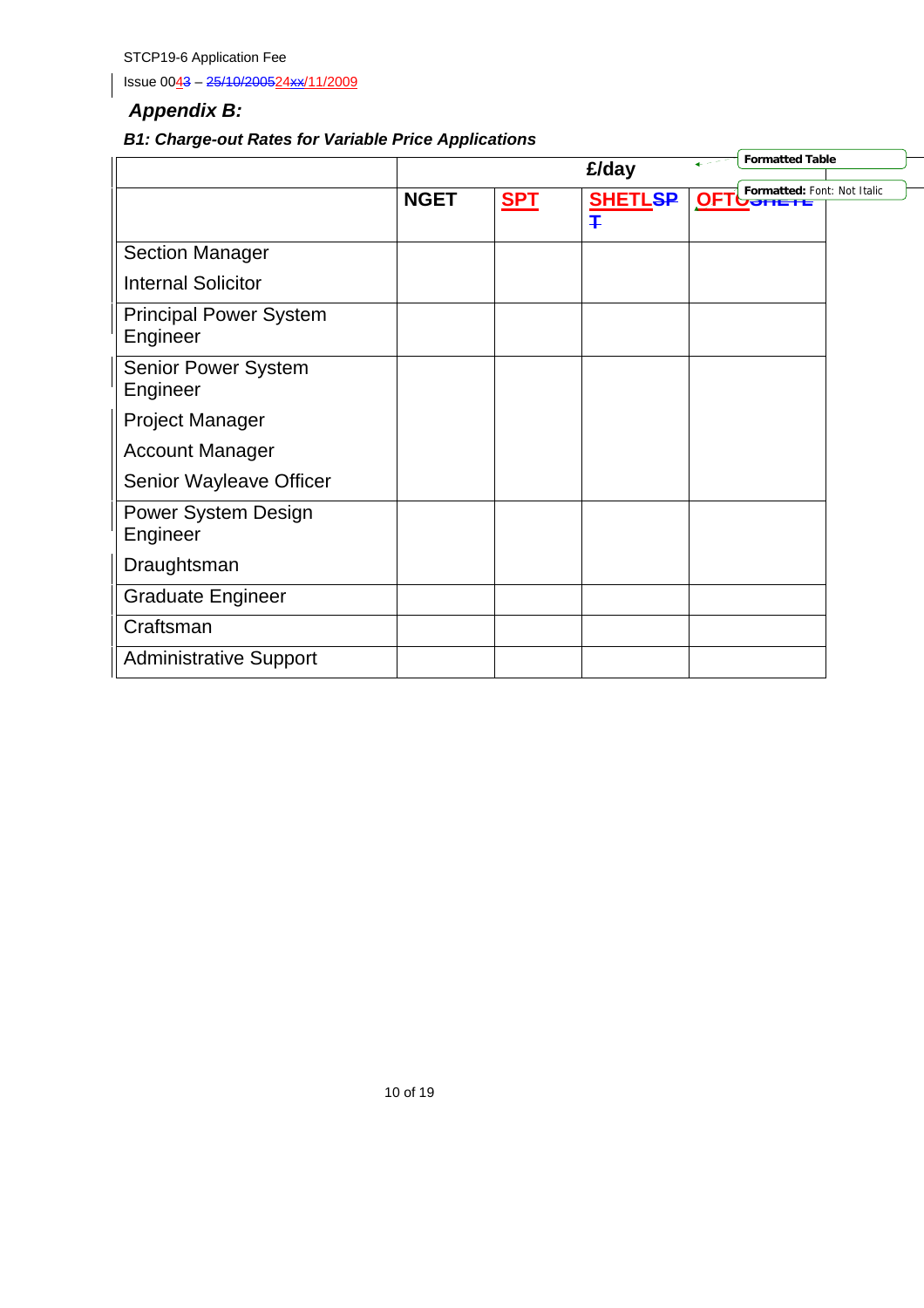### Issue 0043 - 25/10/200524xx/11/2009

### *B2: Fixed prices for New Bilateral Agreement*

|   |                                                                      | <b>Boundaries</b> | <b>MW</b>                                                                   | Fee (£'000)           |                |                       | Agreement                                   |
|---|----------------------------------------------------------------------|-------------------|-----------------------------------------------------------------------------|-----------------------|----------------|-----------------------|---------------------------------------------|
|   |                                                                      |                   |                                                                             | <b>NGET</b>           | <b>SPT</b>     | <b>SHETL</b>          | <b>Type</b>                                 |
|   | <b>Directly</b><br>connected<br>generation                           | <b>NGET South</b> | < 100<br>$=$ > 100 < 300<br>$=$ > 300 < 500<br>$=$ >500<1000<br>$=$ > 1000  | Host                  | x              | x                     | <b>Bilateral</b><br>Connection<br>Agreement |
|   | Directly<br>connected<br>generation                                  | <b>NGET North</b> | 100<br>$=$ > 100 < 300<br>$=$ > 300 < 500<br>$=$ >500<1000<br>$=$ > 1000    | Host                  | Affected<br>TO | x                     | <b>Bilateral</b><br>Connection<br>Agreement |
|   | Directly<br>connected<br>generation                                  | <b>SPT South</b>  | 100<br>$=$ > 100 < 300<br>$=$ > 300 < 500<br>$=$ >500<1000<br>$=$ > 1000    | Affected<br><b>TO</b> | Host           | x                     | <b>Bilateral</b><br>Connection<br>Agreement |
| 1 | Directly<br>connected<br>generation                                  | <b>SPT North</b>  | 100<br>$=$ > 100 < 300<br>$=$ > 300 < 500<br>$=$ >500<1000<br>$=$ > 1000    | Affected<br><b>TO</b> | Host           | Affected<br><b>TO</b> | Bilateral<br>Connection<br>Agreement        |
|   | Directly<br>connected<br>generation                                  | SHETL South       | 100<br>$=$ > 100 < 300<br>$=$ > 300 < 500<br>$=$ >500<1000<br>$=$ > 1000    | Affected<br><b>TO</b> | Affected<br>TO | Host                  | Bilateral<br>Connection<br>Agreement        |
|   | Directly<br>connected<br>generation                                  | SHETL North       | 100<br>$=$ > 100 < 300<br>$=$ > 300 < 500<br>$=$ > 500 < 1000<br>$=$ > 1000 | Affected<br><b>TO</b> | Affected<br>TO | Host                  | <b>Bilateral</b><br>Connection<br>Agreement |
| 2 | <b>Directly</b><br>connected<br>reactive only<br>service<br>provider | <b>NGET South</b> |                                                                             | Host                  | x              | $\pmb{\times}$        | Bilateral<br>Connection<br>Agreement        |
|   | Directly<br>connected<br>reactive only<br>service<br>provider        | <b>NGET North</b> |                                                                             | Host                  | Affected<br>TO | x                     | <b>Bilateral</b><br>Connection<br>Agreement |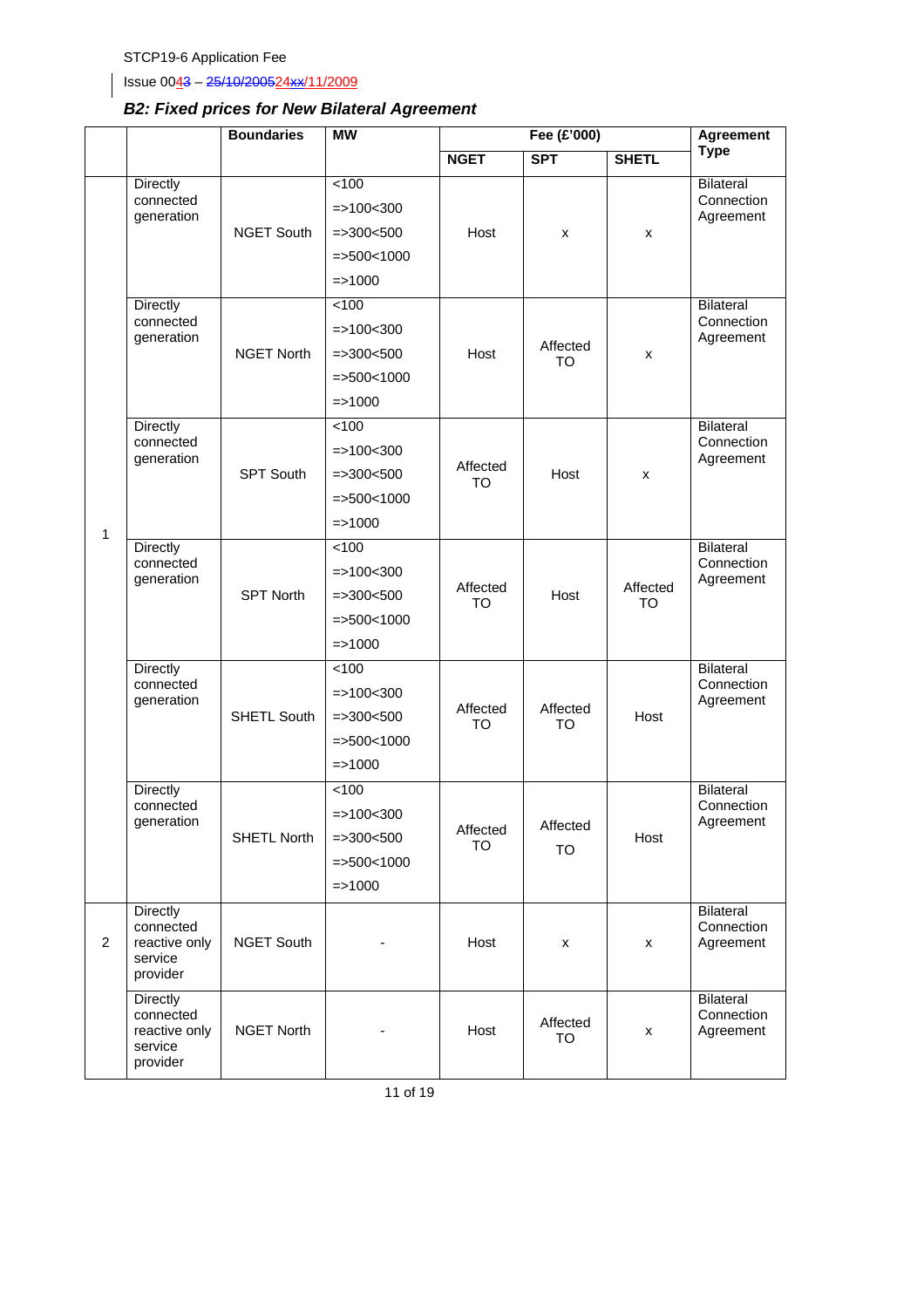### $\left| \right|$  Issue 00 $\frac{43 - 25}{10}$  - 10/2005 24xx / 11/2009

|   | Directly<br>connected<br>reactive only<br>service<br>provider | <b>SPT South</b>   |                    | Affected<br><b>TO</b> | Host                  | x                     | <b>Bilateral</b><br>Connection<br>Agreement                              |
|---|---------------------------------------------------------------|--------------------|--------------------|-----------------------|-----------------------|-----------------------|--------------------------------------------------------------------------|
|   | Directly<br>connected<br>reactive only<br>service<br>provider | <b>SPT North</b>   |                    | Affected<br>TO        | Host                  | Affected<br><b>TO</b> | Bilateral<br>Connection<br>Agreement                                     |
|   | Directly<br>connected<br>reactive only<br>service<br>provider | SHETL South        |                    | Affected<br>TO        | Affected<br>TO        | Host                  | Bilateral<br>Connection<br>Agreement                                     |
|   | Directly<br>connected<br>reactive only<br>service<br>provider | <b>SHETL North</b> |                    | Affected<br>TO        | Affected<br><b>TO</b> | Host                  | <b>Bilateral</b><br>Connection<br>Agreement                              |
| 3 | Embedded<br>generation                                        | <b>NGET South</b>  | < 100<br>$=$ > 100 | Host                  | x                     | X                     | $\equiv$ 50<br>Bilateral<br>Embedded<br>Generation<br>Agreement          |
|   |                                                               |                    |                    |                       |                       |                       | <50 refer to<br><b>NGET</b>                                              |
|   | Embedded<br>generation                                        | <b>NGET North</b>  | < 100<br>$=$ > 100 | Host                  | Affected<br>TO        | x                     | $=$ > 50<br><b>Bilateral</b><br>Embedded<br>Generation<br>Agreement      |
|   |                                                               |                    |                    |                       |                       |                       | <50 refer to<br><b>NGET</b>                                              |
|   | Embedded<br>generation                                        | SPT South          | $30$<br>$= > 30$   | Affected<br>TO        | Host                  | x                     | $= > 30$<br><b>Bilateral</b><br>Embedded<br>Generation<br>Agreement      |
|   |                                                               |                    |                    |                       |                       |                       | <30 refer to<br><b>NGET</b>                                              |
|   | Embedded<br>generation                                        | SPT North          | $30$<br>$= > 30$   | Affected<br>TO        | Host                  | Affected<br>TO        | $\equiv$ > 30<br><b>Bilateral</b><br>Embedded<br>Generation<br>Agreement |
|   |                                                               |                    |                    |                       |                       |                       | <30 refer to<br><b>NGET</b>                                              |
|   | Embedded<br>generation                                        | SHETL South        | < 5<br>$=$ $>$ 5   | Affected<br>TO        | Affected<br><b>TO</b> | Host                  | $=$ $>$ 5 Bilateral<br>Embedded<br>Generation<br>Agreement               |
|   |                                                               |                    |                    |                       |                       |                       | <5 refer to<br><b>NGET</b>                                               |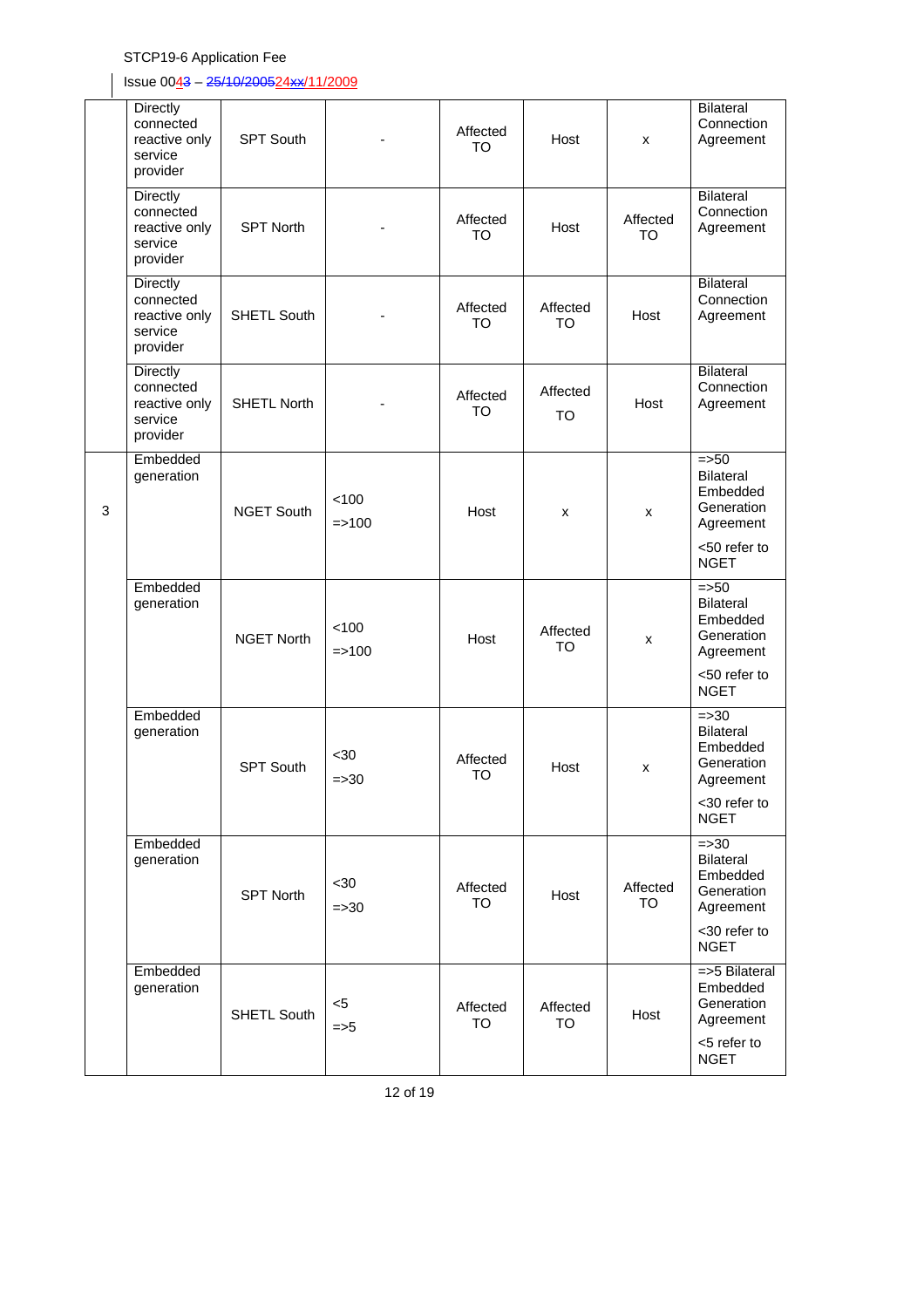### Issue 0043 - 25/10/200524xx/11/2009

|   | Embedded<br>generation | <b>SHETL North</b> | $5$<br>$=$ $>$ 5   | Affected<br><b>TO</b> | Affected<br>TO | Host           | $\Rightarrow$ 5 Bilateral<br>Embedded<br>Generation<br>Agreement<br><5 refer to<br><b>NGET</b> |
|---|------------------------|--------------------|--------------------|-----------------------|----------------|----------------|------------------------------------------------------------------------------------------------|
|   | New supply<br>point    | <b>NGET South</b>  | 100<br>$=$ > 100   | Host                  | X              | X              | <b>Bilateral</b><br>Connection<br>Agreement                                                    |
|   | New supply<br>point    | <b>NGET North</b>  | 100<br>$=$ > 100   | Host                  | Affected<br>TO | X              | <b>Bilateral</b><br>Connection<br>Agreement                                                    |
| 4 | New supply<br>point    | <b>SPT South</b>   | <100<br>$=$ > 100  | Affected<br>TO        | Host           | X              | <b>Bilateral</b><br>Connection<br>Agreement                                                    |
|   | New supply<br>point    | <b>SPT North</b>   | 100<br>$=$ > 100   | Affected<br>TO        | Host           | Affected<br>TO | <b>Bilateral</b><br>Connection<br>Agreement                                                    |
|   | New supply<br>point    | <b>SHETL South</b> | < 100<br>$=$ > 100 | Affected<br>TO        | Affected<br>TO | Host           | <b>Bilateral</b><br>Connection<br>Agreement                                                    |
|   | New supply<br>point    | <b>SHETL North</b> | < 100<br>$=$ > 100 | Affected<br>TO        | Affected<br>TO | Host           | <b>Bilateral</b><br>Connection<br>Agreement                                                    |
| 5 | <b>Suppliers</b>       | All                |                    | X                     | X              | X              | Contained in<br><b>CUSC</b>                                                                    |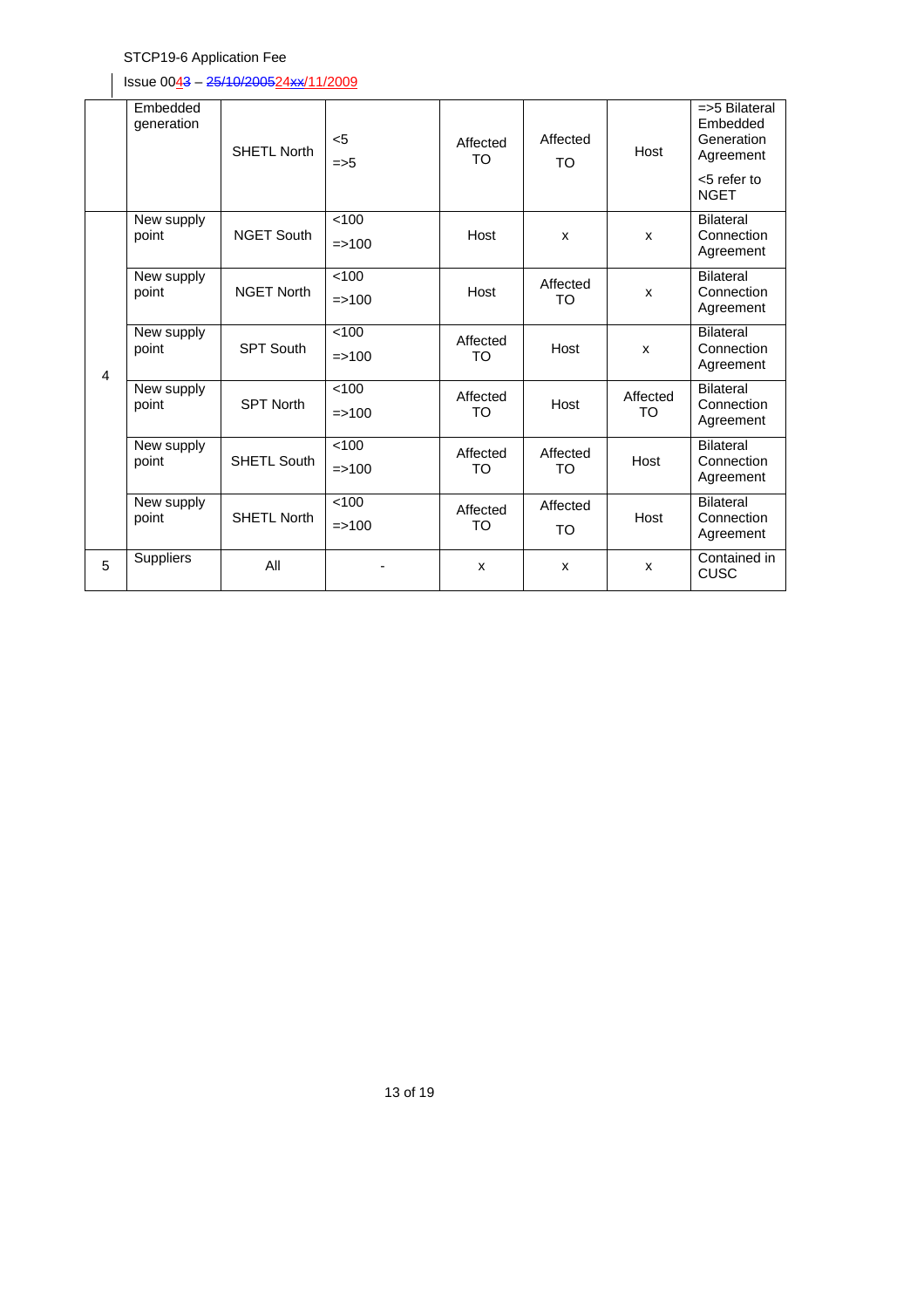Issue 0043 - 25/10/200524xx/11/2009

### *B3: Fixed prices for Modification to existing Bilateral Agreements*

|                |                                                  | <b>Boundaries</b>             | <b>MW</b>        |                       | Fee (£'000)           |                       | <b>Agreement Type</b>                                                         |
|----------------|--------------------------------------------------|-------------------------------|------------------|-----------------------|-----------------------|-----------------------|-------------------------------------------------------------------------------|
|                |                                                  |                               |                  | <b>NGET</b>           | <b>SPT</b>            | <b>SHETL</b>          |                                                                               |
|                | Directly                                         |                               | 100              |                       |                       |                       | <b>Bilateral</b>                                                              |
|                | connected<br>generation                          |                               | $=$ > 100 < 300  |                       |                       |                       | Connection<br>Agreement                                                       |
|                |                                                  | <b>NGET South</b>             | $=$ > 300 < 500  | Host                  | X                     | x                     |                                                                               |
|                |                                                  |                               | $=$ >500<1000    |                       |                       |                       |                                                                               |
|                |                                                  |                               | $=$ > 1000       |                       |                       |                       |                                                                               |
|                | Directly                                         |                               | 100              |                       |                       |                       | <b>Bilateral</b>                                                              |
|                | connected<br>generation                          |                               | $=$ > 100 < 300  |                       |                       |                       | Connection<br>Agreement                                                       |
|                |                                                  | <b>NGET North</b>             | $=$ > 300 < 500  | Host                  | Affected<br><b>TO</b> | x                     |                                                                               |
|                |                                                  |                               | $=$ >500<1000    |                       |                       |                       |                                                                               |
|                |                                                  |                               | $=$ > 1000       |                       |                       |                       |                                                                               |
|                | Directly                                         |                               | 100              |                       |                       |                       | <b>Bilateral</b>                                                              |
|                | connected<br>generation                          |                               | $=$ > 100 < 300  |                       |                       |                       | Connection<br>Agreement                                                       |
|                |                                                  | SPT South                     | $=$ > 300 < 500  | Affected<br><b>TO</b> | Host                  | x                     |                                                                               |
|                |                                                  |                               | $=$ >500<1000    |                       |                       |                       |                                                                               |
| 6              |                                                  |                               | $=$ > 1000       |                       |                       |                       |                                                                               |
|                | Directly                                         | connected<br><b>SPT North</b> | 100              |                       |                       |                       | <b>Bilateral</b>                                                              |
|                | generation                                       |                               | $=$ > 100 < 300  |                       |                       |                       | Connection<br>Agreement                                                       |
|                |                                                  |                               | $=$ > 300 < 500  | Affected<br><b>TO</b> | Host                  | Affected<br><b>TO</b> |                                                                               |
|                |                                                  |                               | $=$ >500<1000    |                       |                       |                       |                                                                               |
|                |                                                  |                               | $=$ > 1000       |                       |                       |                       |                                                                               |
|                | Directly                                         |                               | 100              |                       |                       |                       | <b>Bilateral</b>                                                              |
|                | connected<br>generation                          |                               | $=$ > 100 < 300  |                       |                       |                       | Connection<br>Agreement                                                       |
|                |                                                  | <b>SHETL</b><br>South         | $=$ > 300 < 500  | Affected<br><b>TO</b> | Affected<br><b>TO</b> | Host                  |                                                                               |
|                |                                                  |                               | $=$ >500<1000    |                       |                       |                       |                                                                               |
|                |                                                  |                               | $=$ > 1000       |                       |                       |                       |                                                                               |
|                | Directly                                         |                               | < 100            |                       |                       |                       | <b>Bilateral</b>                                                              |
|                | connected<br>generation                          |                               | $=$ > 100 < 300  |                       | Affected              |                       | Connection<br>Agreement                                                       |
|                |                                                  | SHETL North                   | $=$ > 300 < 500  | Affected<br><b>TO</b> | <b>TO</b>             | Host                  |                                                                               |
|                |                                                  |                               | $=$ > 500 < 1000 |                       |                       |                       |                                                                               |
|                |                                                  |                               | $=$ > 1000       |                       |                       |                       |                                                                               |
| $\overline{7}$ | Addition/reducti<br>on of embedded<br>generation | <b>NGET South</b>             | 100<br>$=$ > 100 | Host                  | x                     | X                     | $=$ >50 Bilateral<br>Embedded<br>Generation<br>Agreement<br><50 refer to NGET |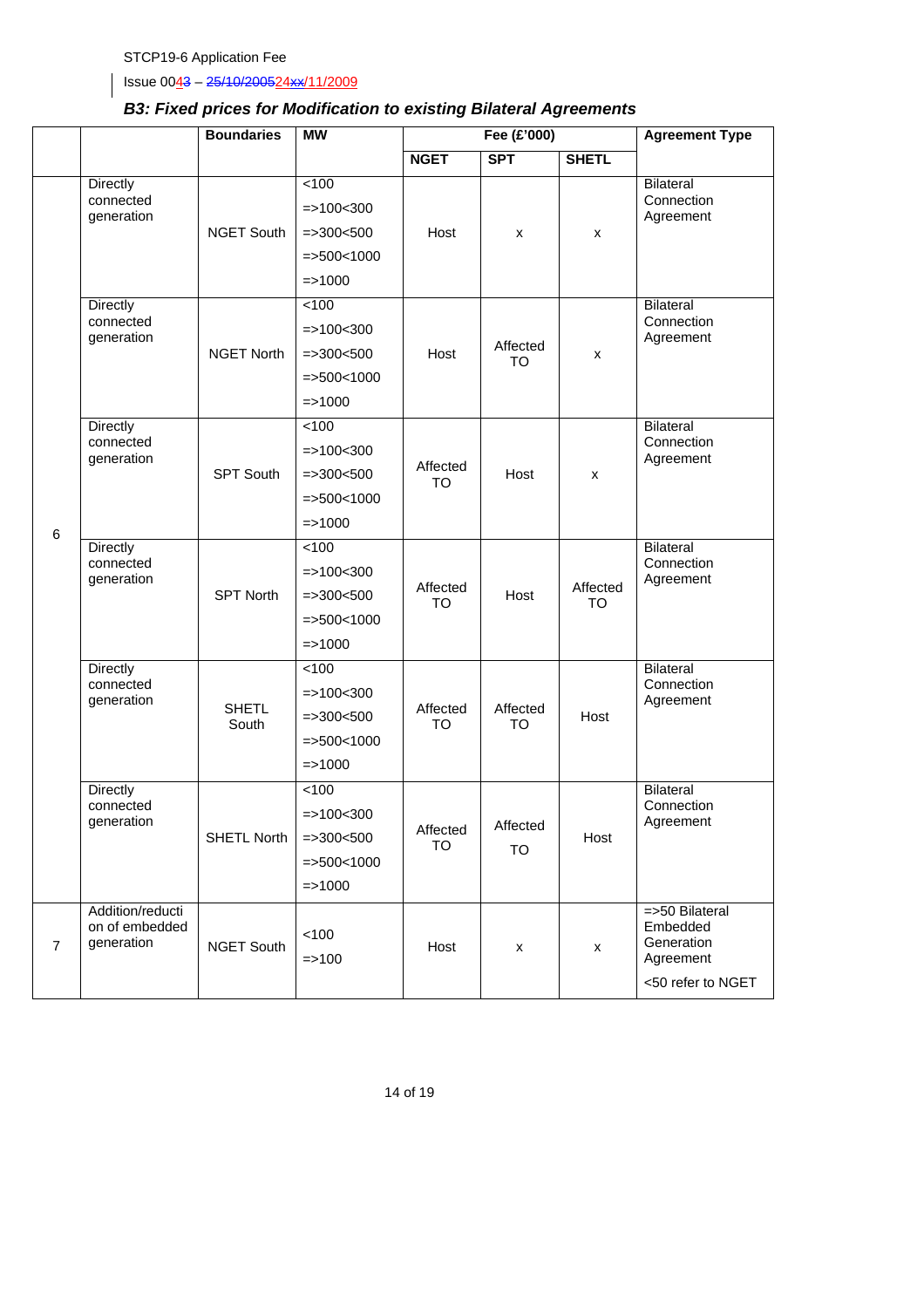$\left| \right|$  Issue 00 $\frac{43 - \frac{25}{10200524x}{11/2009}}$ 

|   | Addition/reducti<br>on of embedded<br>generation                        | <b>NGET North</b>     | < 100<br>$=$ > 100 | Host                  | Affected<br><b>TO</b> | x                     | $=$ $>50$ Bilateral<br>Embedded<br>Generation<br>Agreement<br><50 refer to NGET |
|---|-------------------------------------------------------------------------|-----------------------|--------------------|-----------------------|-----------------------|-----------------------|---------------------------------------------------------------------------------|
|   | Addition/reducti<br>on of embedded<br>generation                        | SPT South             | <30<br>$=$ > 30    | Affected<br>TO        | Host                  | x                     | $=$ $>$ 30 Bilateral<br>Embedded<br>Generation<br>Agreement                     |
|   |                                                                         |                       |                    |                       |                       |                       | <30 refer to NGET                                                               |
|   | Addition/reducti<br>on of embedded<br>generation                        | <b>SPT North</b>      | <30<br>$=$ $>$ 30  | Affected<br>TO        | Host                  | Affected<br>TO        | $=$ $>$ 30 Bilateral<br>Embedded<br>Generation<br>Agreement                     |
|   |                                                                         |                       |                    |                       |                       |                       | <30 refer to NGET                                                               |
|   | Addition/reducti<br>on of embedded<br>generation                        | <b>SHETL</b><br>South | $5$<br>$=$ 5       | Affected<br><b>TO</b> | Affected<br><b>TO</b> | Host                  | $=$ $>5$ Bilateral<br>Embedded<br>Generation<br>Agreement                       |
|   |                                                                         |                       |                    |                       |                       |                       | <5 refer to NGET                                                                |
|   | Addition/reducti<br>on of embedded<br>generation                        | <b>SHETL North</b>    | $5$<br>$=$ $>$ 5   | Affected<br><b>TO</b> | Affected<br><b>TO</b> | Host                  | $=$ $>5$ Bilateral<br>Embedded<br>Generation<br>Agreement                       |
|   |                                                                         |                       |                    |                       |                       |                       | <5 refer to NGET                                                                |
| 8 | Addition/reducti<br>on of<br>transformer at<br>existing supply<br>point | <b>NGET South</b>     |                    | Host                  | x                     | X                     | <b>Bilateral</b><br>Connection<br>Agreement                                     |
|   | Addition/reducti<br>on of<br>transformer at<br>existing supply<br>point | <b>NGET North</b>     |                    | Host                  | Affected<br>TO        | x                     | <b>Bilateral</b><br>Connection<br>Agreement                                     |
|   | Addition/reducti<br>on of<br>transformer at<br>existing supply<br>point | <b>SPT South</b>      |                    | Affected<br>TO        | Host                  | x                     | Bilateral<br>Connection<br>Agreement                                            |
|   | Addition/reducti<br>on of<br>transformer at<br>existing supply<br>point | <b>SPT North</b>      |                    | Affected<br><b>TO</b> | Host                  | Affected<br><b>TO</b> | Bilateral<br>Connection<br>Agreement                                            |
|   | Addition/reducti<br>on of<br>transformer at<br>existing supply<br>point | <b>SHETL</b><br>South |                    | Affected<br>TO        | Affected<br>TO        | Host                  | <b>Bilateral</b><br>Connection<br>Agreement                                     |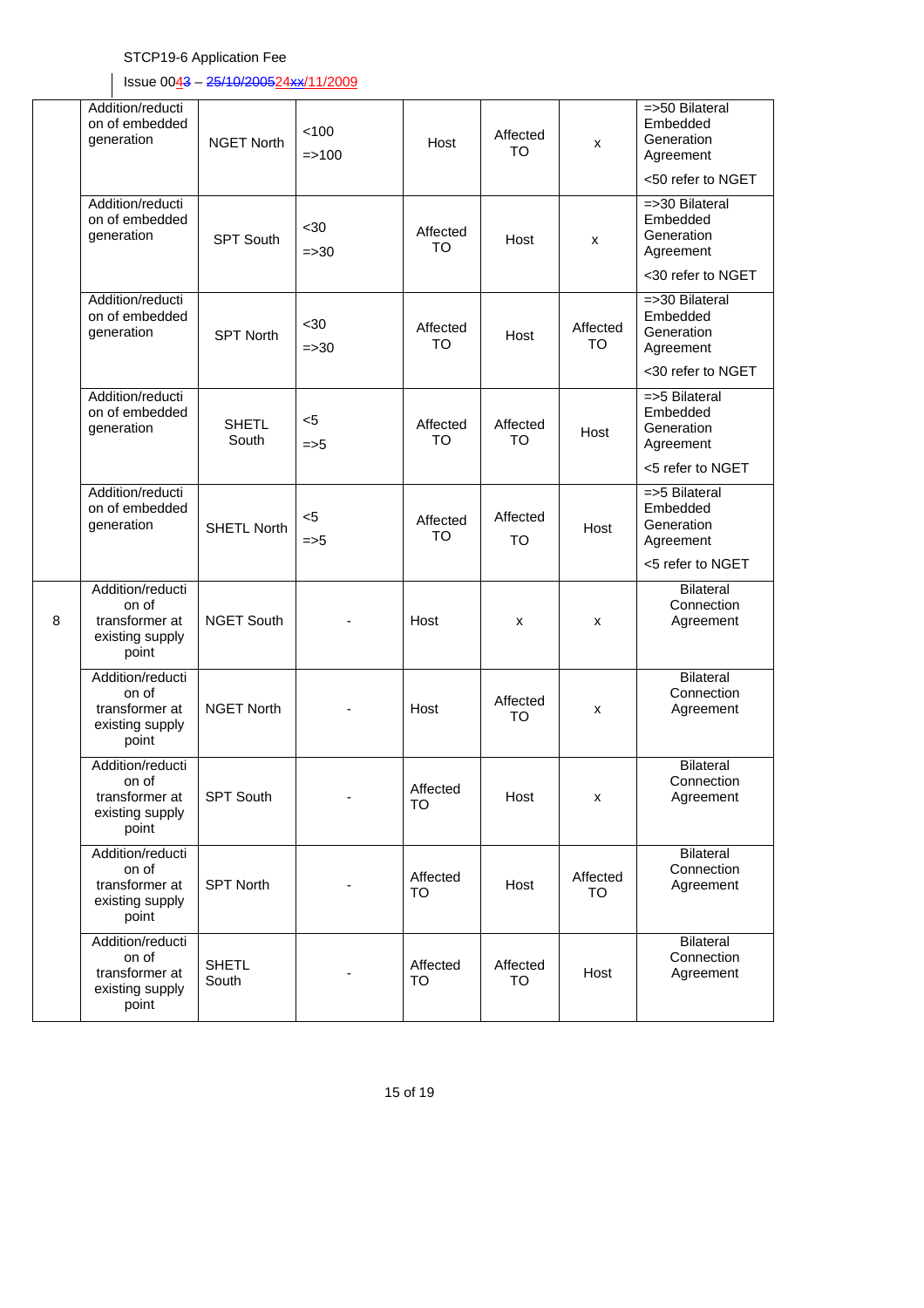$\left| \right|$  Issue 00 $\frac{43 - \frac{25}{10200524x}{11/2009}}$ 

|                  | Addition/reducti<br>on of<br>transformer at<br>existing supply<br>point | <b>SHETL North</b>    |                    | Affected<br>TO | Affected<br><b>TO</b> | Host           | <b>Bilateral</b><br>Connection<br>Agreement |
|------------------|-------------------------------------------------------------------------|-----------------------|--------------------|----------------|-----------------------|----------------|---------------------------------------------|
|                  | Modifications to<br>existing supply<br>points and<br>agreements         | <b>NGET South</b>     | 100<br>$=$ > 100   | Host           | x                     | X              | Bilateral<br>Connection<br>Agreement        |
|                  | Modifications to<br>existing supply<br>points and<br>agreements         | <b>NGET North</b>     | < 100<br>$=$ > 100 | Host           | Affected<br>TO        | X              | <b>Bilateral</b><br>Connection<br>Agreement |
| $\boldsymbol{9}$ | Modifications to<br>existing supply<br>points and<br>agreements         | <b>SPT South</b>      | < 100<br>$=$ > 100 | Affected<br>TO | Host                  | X              | <b>Bilateral</b><br>Connection<br>Agreement |
|                  | Modifications to<br>existing supply<br>points and<br>agreements         | <b>SPT North</b>      | 100<br>$=$ > 100   | Affected<br>то | Host                  | Affected<br>TO | Bilateral<br>Connection<br>Agreement        |
|                  | Modifications to<br>existing supply<br>points and<br>agreements         | <b>SHETL</b><br>South | < 100<br>$=$ > 100 | Affected<br>TO | Affected<br><b>TO</b> | Host           | <b>Bilateral</b><br>Connection<br>Agreement |
|                  | Modifications to<br>existing supply<br>points and<br>agreements         | <b>SHETL North</b>    | < 100<br>$=$ > 100 | Affected<br>TO | Affected<br>TO        | Host           | <b>Bilateral</b><br>Connection<br>Agreement |
| 10               | Modifications to<br>alter<br>connection/com<br>missioning<br>dates      | <b>NGET South</b>     |                    | Host           | х                     | x              | <b>Bilateral</b><br>Connection<br>Agreement |
|                  | Modifications to<br>alter<br>connection/com<br>missioning<br>dates      | <b>NGET North</b>     |                    | Host           | Affected<br>TO        | X              | <b>Bilateral</b><br>Connection<br>Agreement |
|                  | Modifications to<br>alter<br>connection/com<br>missioning<br>dates      | <b>SPT South</b>      |                    | Affected<br>то | Host                  | X              | <b>Bilateral</b><br>Connection<br>Agreement |
|                  | Modifications to<br>alter<br>connection/com<br>missioning<br>dates      | <b>SPT North</b>      |                    | Affected<br>TO | Host                  | Affected<br>TO | <b>Bilateral</b><br>Connection<br>Agreement |
|                  | Modifications to<br>alter<br>connection/com<br>missioning<br>dates      | <b>SHETL</b><br>South |                    | Affected<br>TO | Affected<br>TO        | Host           | <b>Bilateral</b><br>Connection<br>Agreement |

16 of 19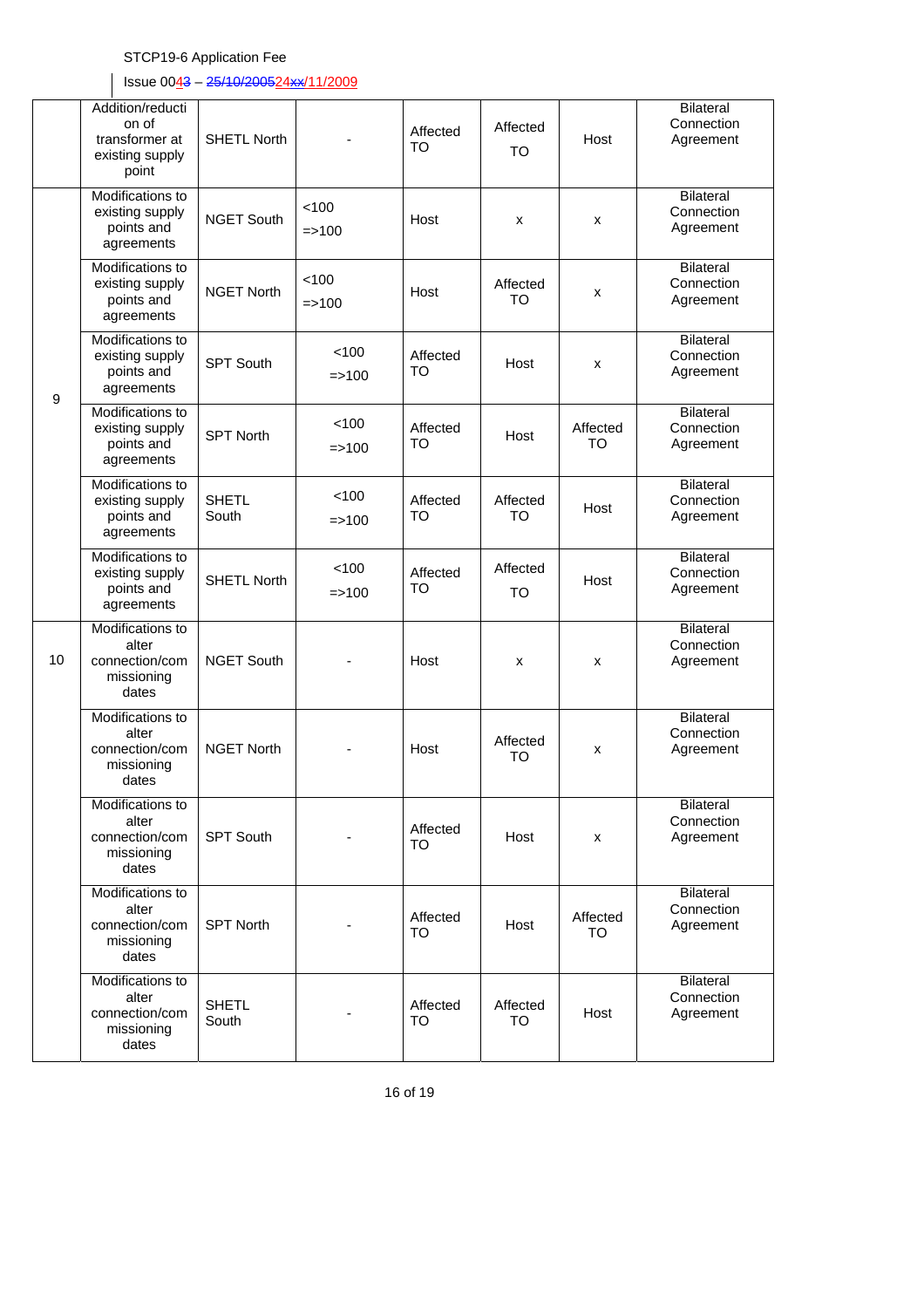$\left| \right|$  Issue 00 $\frac{43 - 25/10}{200524xx}{11/2009}$ 

|    | Modifications to<br>alter<br>connection/com<br>missioning<br>dates | <b>SHETL North</b>    | Affected<br>TO        | Affected<br><b>TO</b> | Host                  | <b>Bilateral</b><br>Connection<br>Agreement                                                  |
|----|--------------------------------------------------------------------|-----------------------|-----------------------|-----------------------|-----------------------|----------------------------------------------------------------------------------------------|
|    | Increase in TEC                                                    | <b>NGET South</b>     | Host                  | x                     | X                     | <b>Bilateral</b><br>Connection<br>Agreement                                                  |
|    | Increase in TEC                                                    | <b>NGET North</b>     | Host                  | Affected<br><b>TO</b> | x                     | <b>Bilateral</b><br>Connection<br>Agreement                                                  |
| 11 | Increase in TEC                                                    | <b>SPT South</b>      | Affected<br><b>TO</b> | Host                  | $\mathsf{x}$          | <b>Bilateral</b><br>Connection<br>Agreement                                                  |
|    | Increase in TEC                                                    | <b>SPT North</b>      | Affected<br><b>TO</b> | Host                  | Affected<br>TO        | <b>Bilateral</b><br>Connection<br>Agreement                                                  |
|    | Increase in TEC                                                    | <b>SHETL</b><br>South | Affected<br><b>TO</b> | Affected<br>TO        | Host                  | <b>Bilateral</b><br>Connection<br>Agreement                                                  |
|    | Increase in TEC                                                    | <b>SHETL North</b>    | Affected<br><b>TO</b> | Affected<br>TO        | Host                  | <b>Bilateral</b><br>Connection<br>Agreement                                                  |
| 12 | Exchange of<br>TEC (assumes<br>no system<br>implications)          | <b>NGET South</b>     | Host                  | x                     | x                     | <b>Bilateral</b><br>Connection<br>Agreement/Bilateral<br>Embedded<br>Generation<br>Agreement |
|    | Exchange of<br>TEC (assumes<br>no system<br>implications)          | <b>NGET North</b>     | Host                  | Affected<br><b>TO</b> | x                     | <b>Bilateral</b><br>Connection<br>Agreement/Bilateral<br>Embedded<br>Generation<br>Agreement |
|    | Exchange of<br>TEC (assumes<br>no system<br>implications)          | SPT South             | Affected<br><b>TO</b> | Host                  | x                     | Bilateral<br>Connection<br>Agreement/Bilateral<br>Embedded<br>Generation<br>Agreement        |
|    | Exchange of<br>TEC (assumes<br>no system<br>implications)          | <b>SPT North</b>      | Affected<br><b>TO</b> | Host                  | Affected<br><b>TO</b> | <b>Bilateral</b><br>Connection<br>Agreement/Bilateral<br>Embedded<br>Generation<br>Agreement |
|    | Exchange of<br>TEC (assumes<br>no system<br>implications)          | <b>SHETL</b><br>South | Affected<br><b>TO</b> | Affected<br>TO        | Host                  | <b>Bilateral</b><br>Connection<br>Agreement/Bilateral<br>Embedded<br>Generation<br>Agreement |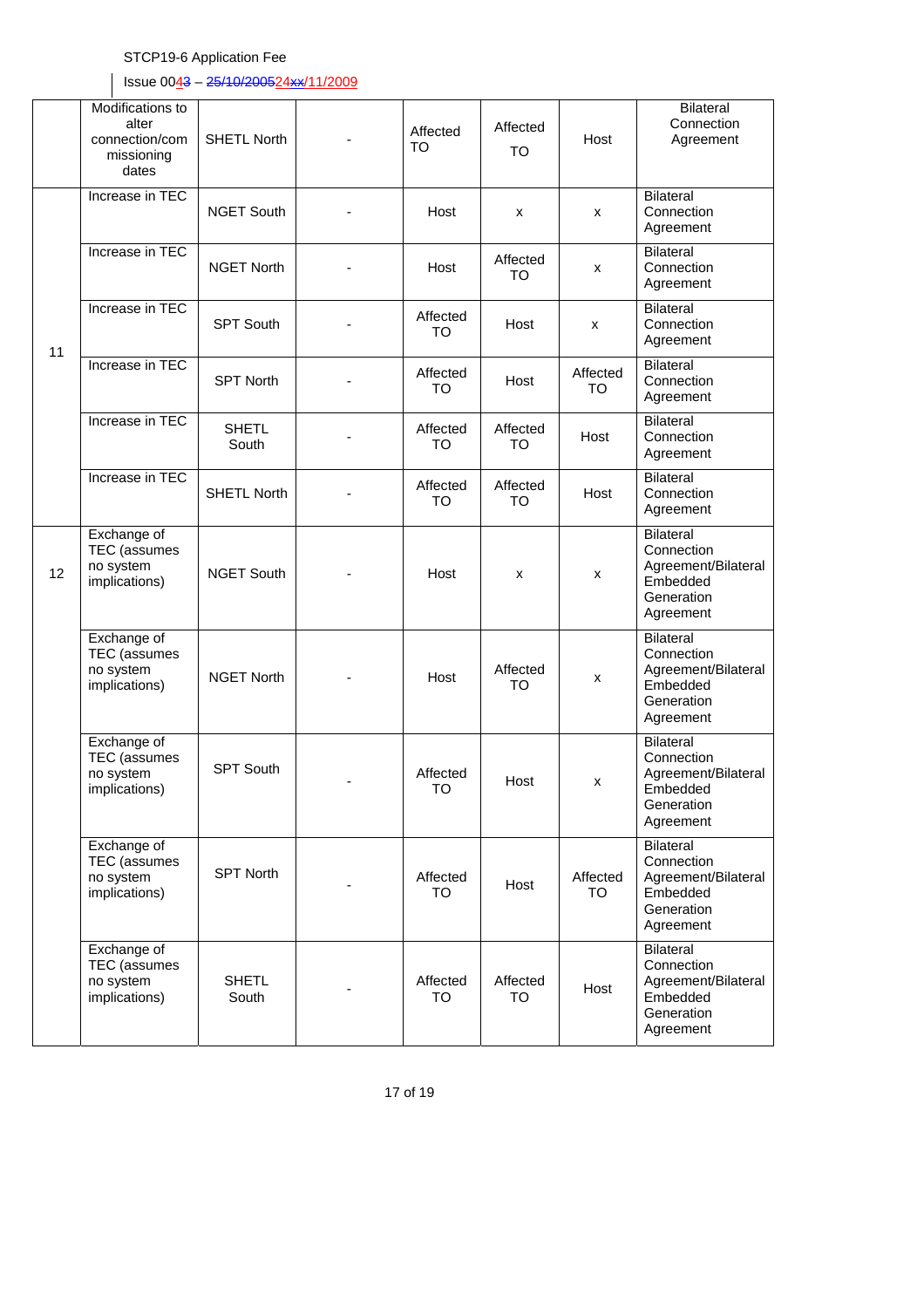$\left| \right|$  Issue 00 $\frac{43 - 25/10}{200524}$  xx/11/2009

|    | Exchange of<br>TEC (assumes<br>no system<br>implications)                                        | <b>SHETL North</b> | Affected<br>TO | Affected<br>TO | Host | <b>Bilateral</b><br>Connection<br>Agreement/Bilateral<br>Embedded<br>Generation<br>Agreement |
|----|--------------------------------------------------------------------------------------------------|--------------------|----------------|----------------|------|----------------------------------------------------------------------------------------------|
| 13 | Request for<br>Short Term TEC<br>(STTEC) or<br><b>Short Notice</b><br>Short Term Firm<br>(SNSTF) | All                | Host           | x              | x    | <b>Bilateral</b><br>Connection<br>Agreement/Bilateral<br>Embedded<br>Generation<br>Agreement |